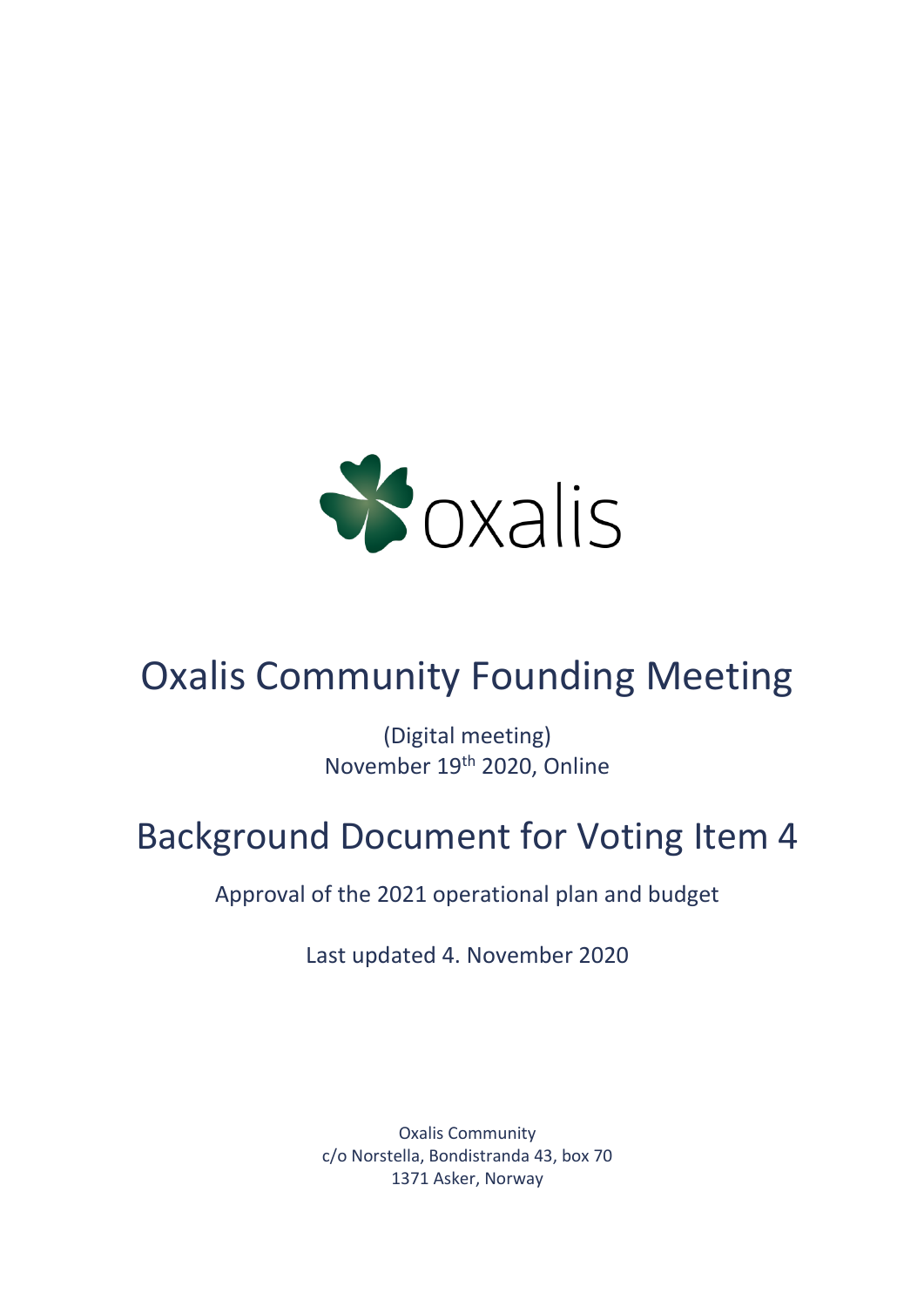

# **Table of Contents**

| 1   |  |
|-----|--|
| 2   |  |
| 2.1 |  |
| 2.2 |  |
| 3   |  |
| 3.1 |  |
| 3.2 |  |
| 3.3 |  |
| 3.4 |  |
| 4   |  |
| 4.1 |  |
| 4.2 |  |
| 4.3 |  |
| 4.4 |  |
| 4.5 |  |
| 5   |  |
| 5.1 |  |
| 5.2 |  |
| 6   |  |
|     |  |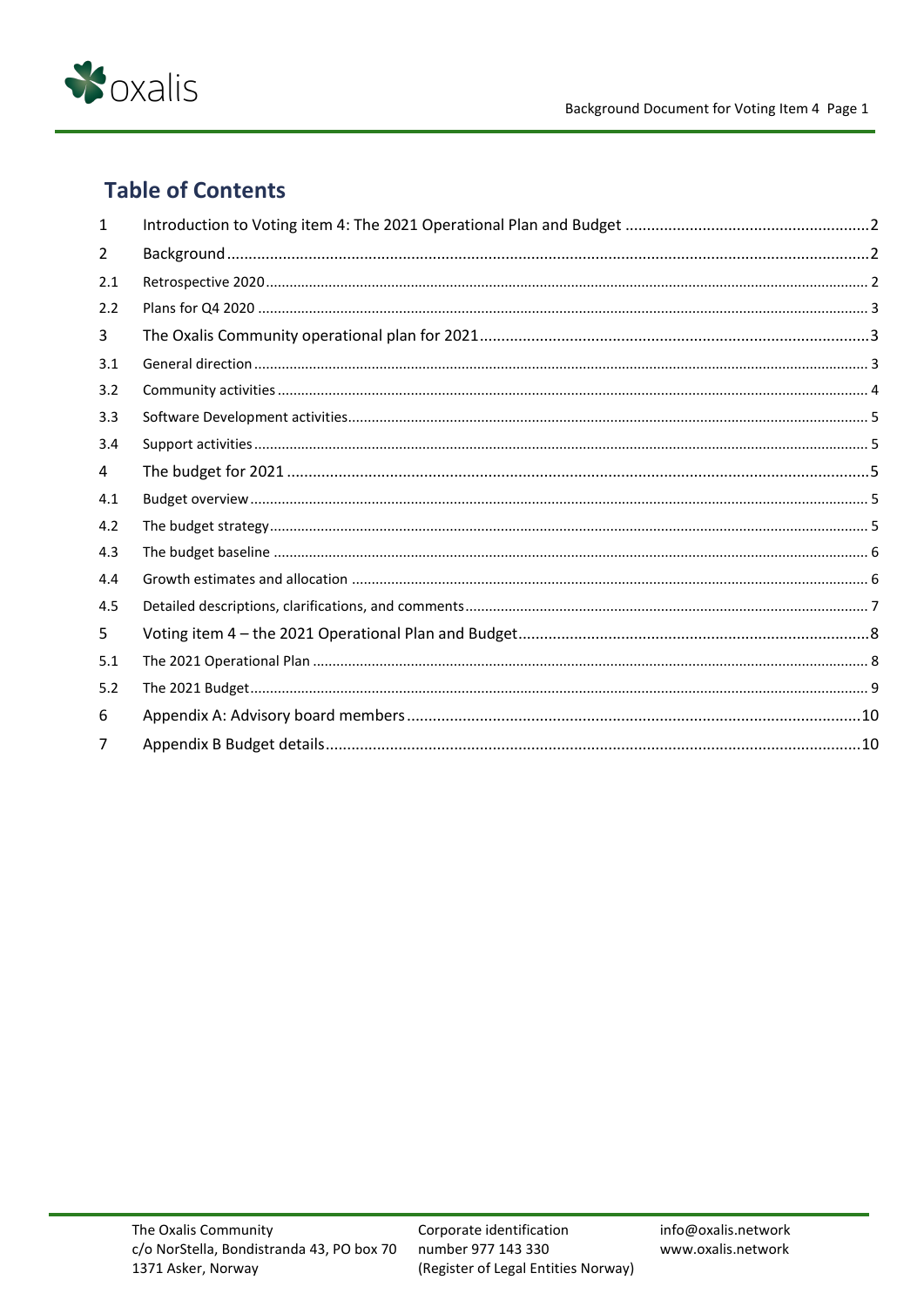

## <span id="page-2-0"></span>**1 Introduction to Voting item 4: The 2021 Operational Plan and Budget**

At the founding meeting for the Oxalis Community on November 19<sup>th</sup>, 2020 members with voting rights are kindly requested to approve The Oxalis Community 2021 operational plan and budget.

This background document provides the following main parts:

- Background information (2020)
- Operational plan for 2021 (chapter 3 in this document)
- Budget for 2021 (chapter 4 in this document)
- Voting item 4 approval of the Operational Plan and Budget (chapter 5 of this document).

## <span id="page-2-1"></span>**2 Background**

#### <span id="page-2-2"></span>**2.1 Retrospective 2020**

In 2020, the Norwegian Digitalisation Agency (now DFØ) decided to end all activities related to maintenance and further development of Oxalis components - no later than September 1st, 2020. It was therefore decided to transfer ownership of the software to an open source community who is both able and willing to take responsibility for governing the maintenance and further development of the software.

During the summer of 2020 NorStella stated their interest in facilitating such a community as part of their foundation, and to take over ownership and responsibility for governance and future development of the Oxalis software on behalf of such community.

As a result, DFØ and NorStella initiated negotiations of terms and conditions of for DFØ to handover ownership of, and responsibility for, the Oxalis software. These negotiations resulted in a document of understanding<sup>1</sup> regulating the handover of ownership of the Oxalis Software and a joint strategy for supporting the establishment of a new community.

All known implementers of Oxalis have been informed of the change in DFØ's Oxalis strategy and have been consulted in order to identify an organisation capable and interested in taking over responsibility for the Oxalis Software.

In September 2020, an Advisory Board was formally established to support the handover process between DFØ and NorStella, representing the key stakeholders.

A Steering Committee was established in parallel to ensure a proactive and goal-oriented coordination of the handover activities and the community establishment process. Both the Advisory Board and the Steering Committee has been active contributors in the community design phase, and the preparation of the Constitutional Meeting.

The Steering Committee and the Advisory Board have prepared The Oxalis community Constitutional Meeting and has supported the handover of IPR from DFØ to NorStella. Provisions have been drafted, governance structures have been discussed and possible candidates for the Operations Office (OO) assignments have been evaluated. As a result of these activities a sustainable and scalable framework for future governance of both community and the software have been prepared.

<sup>&</sup>lt;sup>1</sup> Please refer to the **Document of understanding**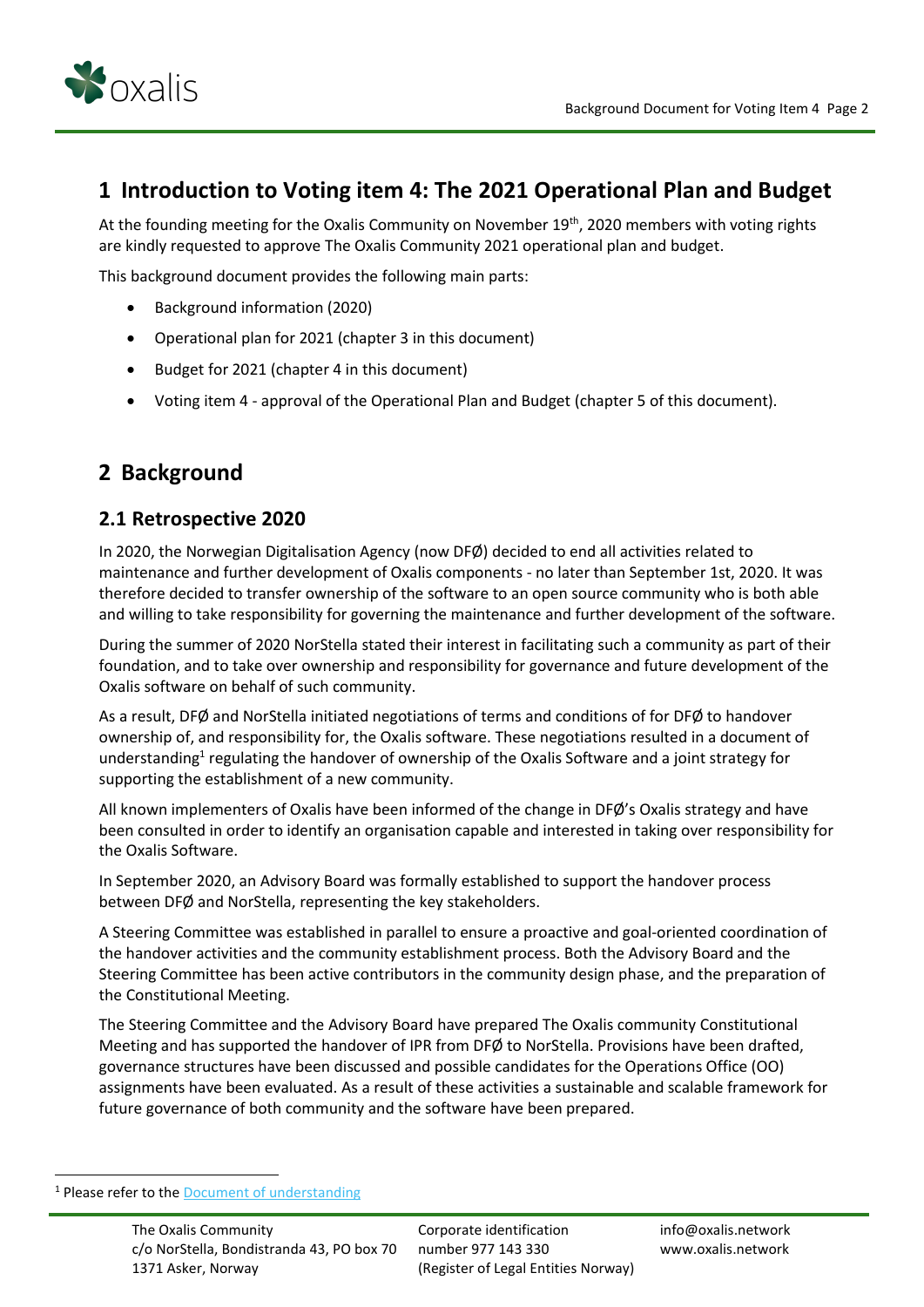

The overall outcome is the construction of a solid and transparent basis for establishment of a not-forprofit Open Source community, accepting responsibility for maintenance and future development of the Oxalis software.

# <span id="page-3-0"></span>**2.2 Plans for Q4 2020**

The establishment of The Oxalis Community is a significant milestone in the handover process, as it is the basis for building consensus and structured knowledge sharing among Oxalis implementers. Along with the establishment of a handover agreement between DFØ and NorStella and a Community implementation plan, it is the most significant achievement of 2020 apart for Oxalis.

NorStella, in collaboration with the Advisory Board<sup>2</sup>, has defined a sustainable and transparent ecosystem covering maintenance and development of the Oxalis Software - where development activities have been given the highest priority and support activities will be organized and funded according to availability of resources and budgets.

The strategy for the remainder of 2020 is to facilitate the handover of IPR and responsibility of the Oxalis software in parallel with implementation of an Oxalis stakeholder community, by involvement and participation of the key stakeholders<sup>3</sup>. DFØ and NorStella has agreed to prolong the handover steering committee activities until the first formal annual statutory committee meeting can be held, to facilitate the activities<sup>4</sup>. This will ensure optimal support during the community implementation; it will also enable fall-back mechanisms and exit criteria stated in the DOU.

Activities conducted in 2020 will be funded by in-kind contributions from the key stakeholders. Implementation of operational activities will be covered by the signup fee from members joining the community in 2020.

# <span id="page-3-1"></span>**3 The Oxalis Community operational plan for 2021**

## <span id="page-3-2"></span>**3.1 General direction**

The general direction for 2021 is to:

- Adjust The Oxalis Community governance to reality
- Initiate software maintenance
- Identify and document requirements and means for supporting Oxalis implementers

<sup>&</sup>lt;sup>2</sup> See appendix A for an overview of Advisory board members.

<sup>&</sup>lt;sup>3</sup> Oxalis Implementers and DFØ (former owner of the software)

<sup>4</sup> End Q1 2021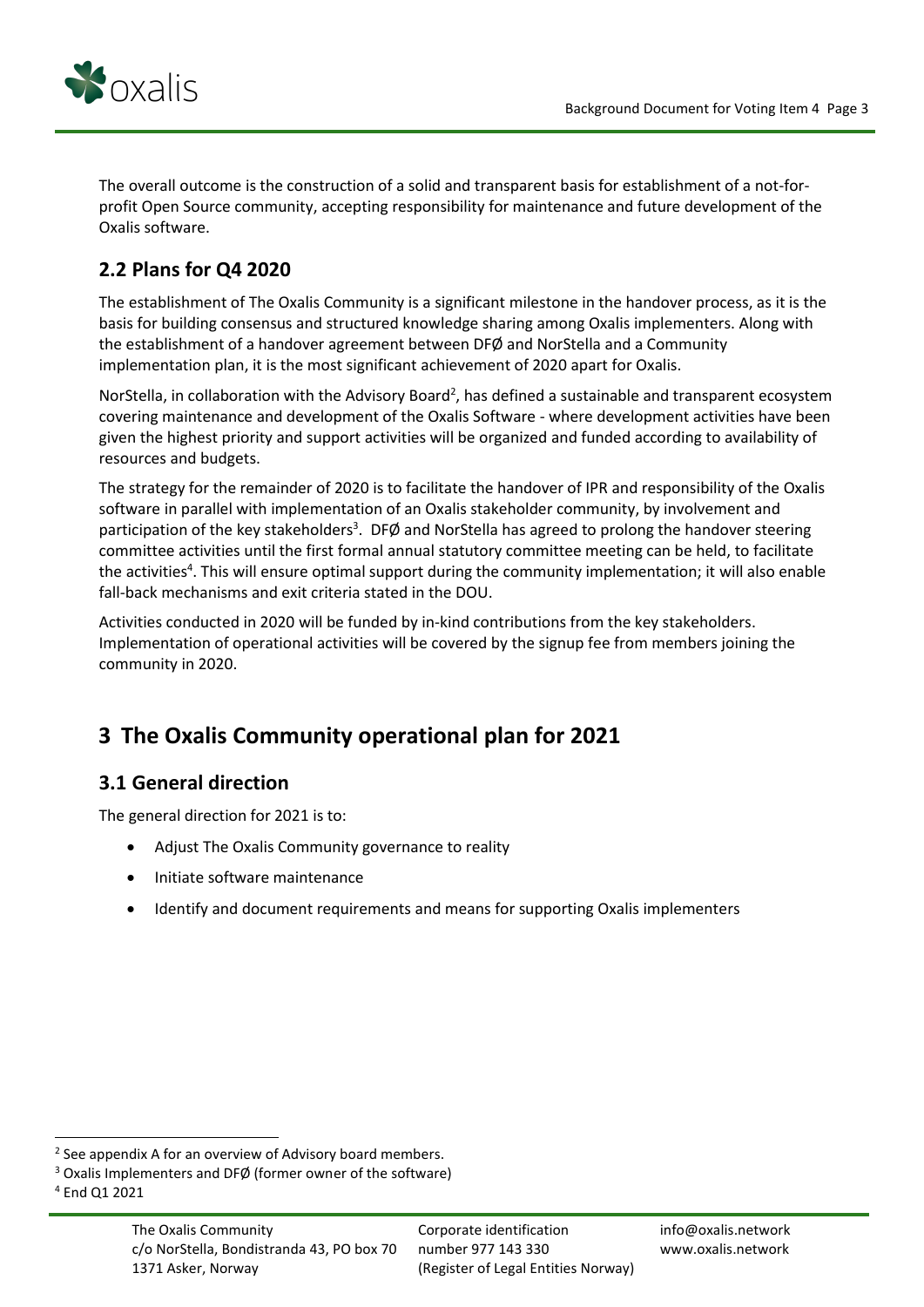



The workplan is divided into 3 workstreams, with the goal to establish operations in a community consisting of Oxalis implementers, based on their stated and prioritized requirements.

2021 will be used to:

- Implement an Oxalis community, responsible for identification and priority of key requirements for maintenance and further development.
- Establish OO capable of ensuring the quality and availability of the Oxalis software handed over from DFØ.
- Facilitate predictable and transparent change- and release management for the Oxalis software components.
- Support the handover process by assigning the needed capabilities for development, change- and release management.

## <span id="page-4-0"></span>**3.2 Community activities**

The core focus of community activities for 2021 is the establishment of a transparent and efficient governance structure. A structure capable of managing issues, change requests and roadmap for the Oxalis software.

The primary focus for the Oxalis Community activities are:

- Establishment of an active community
- Identification and implementation of governance bodies in the community
- Adjustment of governance model and provisions (if required)
- Identification of key requirements to the Oxalis software
- Establishment of an initial strategic roadmap for the Oxalis software.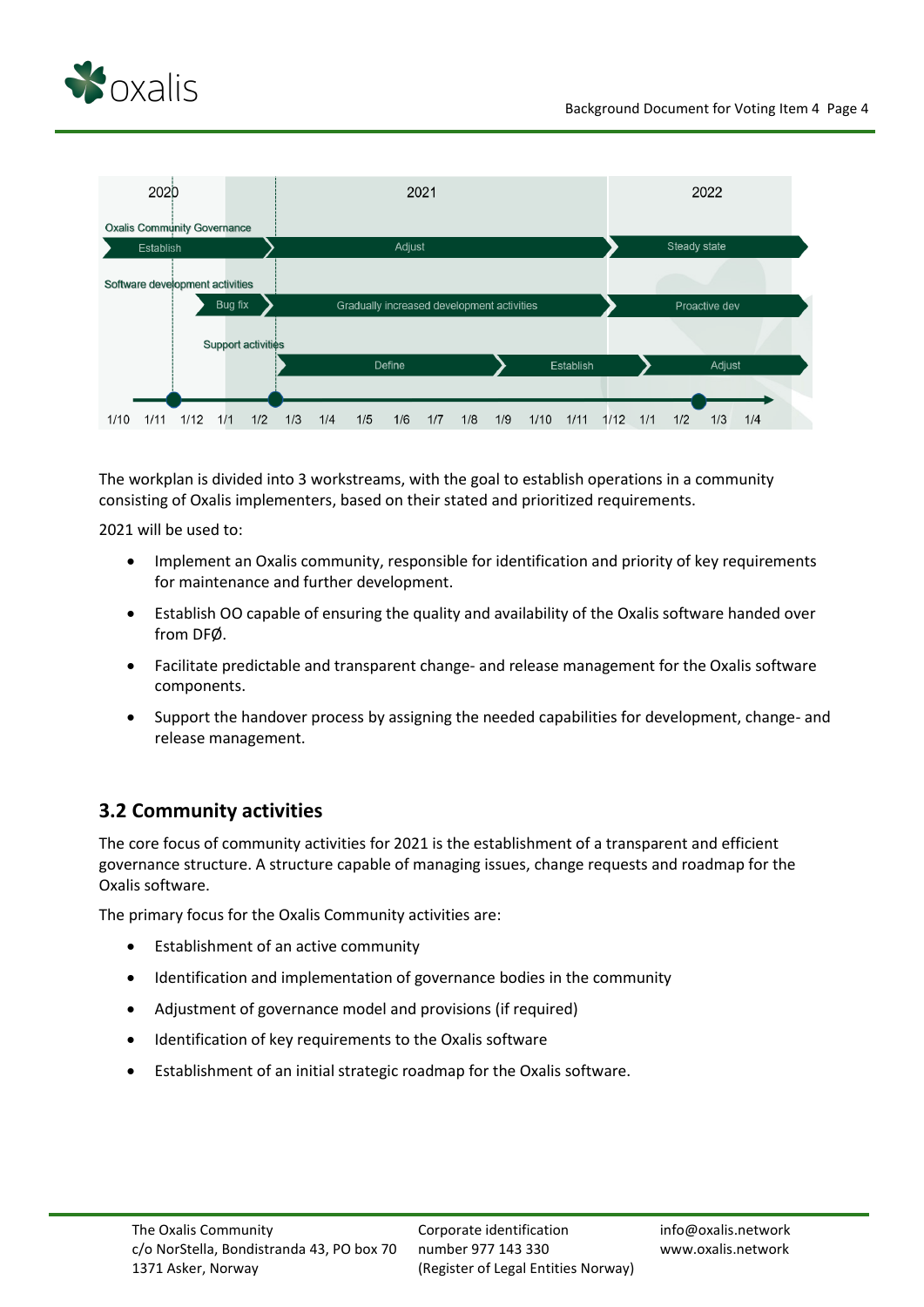

#### <span id="page-5-0"></span>**3.3 Software Development activities**

The focus of the software development activities in 2021 is the establishment of a predictable and wellorganized development organisation. This organisation shall not only ensure software availability, software maintenance and Peppol compliance, but also facilitate the continuous growth of the Oxalis Community.

The primary focus for development activities is:

- GitHub management, aligned to the member benefits structure
- Establishing structured change- and release management routines
- Perform bug fixing activities on issues raised in GitHub
- Evaluation and elimination of the issues raised in GitHub (backlog)
- Identification of changes needed to ensure Peppol compliance and/ or improve performance
- Providing solution outlines for core requirements raised by the Oxalis Community
- Act as technical advisor to the Oxalis Community.

#### <span id="page-5-1"></span>**3.4 Support activities**

The core focus for support activities in 2021 is to identify the implementers support requirements, as well as defining a business model and delivery structure to facilitate those needs within the given economic frame.

The primary focus for support is as follows:

- Identify requirements and a model for providing coordinated member support
- Implementation of a minimum support setup.

# <span id="page-5-2"></span>**4 The budget for 2021**

#### <span id="page-5-3"></span>**4.1 Budget overview**

The table below shows the proposed budget for 2021. The budget includes the budget baseline plus the weighting (in %) used to allocate the income growth into an uplift of the November 1st baseline. The budget does not account for expected growth.

Further details, clarifications, and notes related to the individual budget items can be found in the following sections of this chapter.

#### <span id="page-5-4"></span>**4.2 The budget strategy**

The Oxalis Community budget will be managed and monitored by NorStella, according to the budget strategy approved by the Oxalis Community. As a result, parts of funds will be transferred directly to NorStella, to cover member administration, accounting and contract management etc.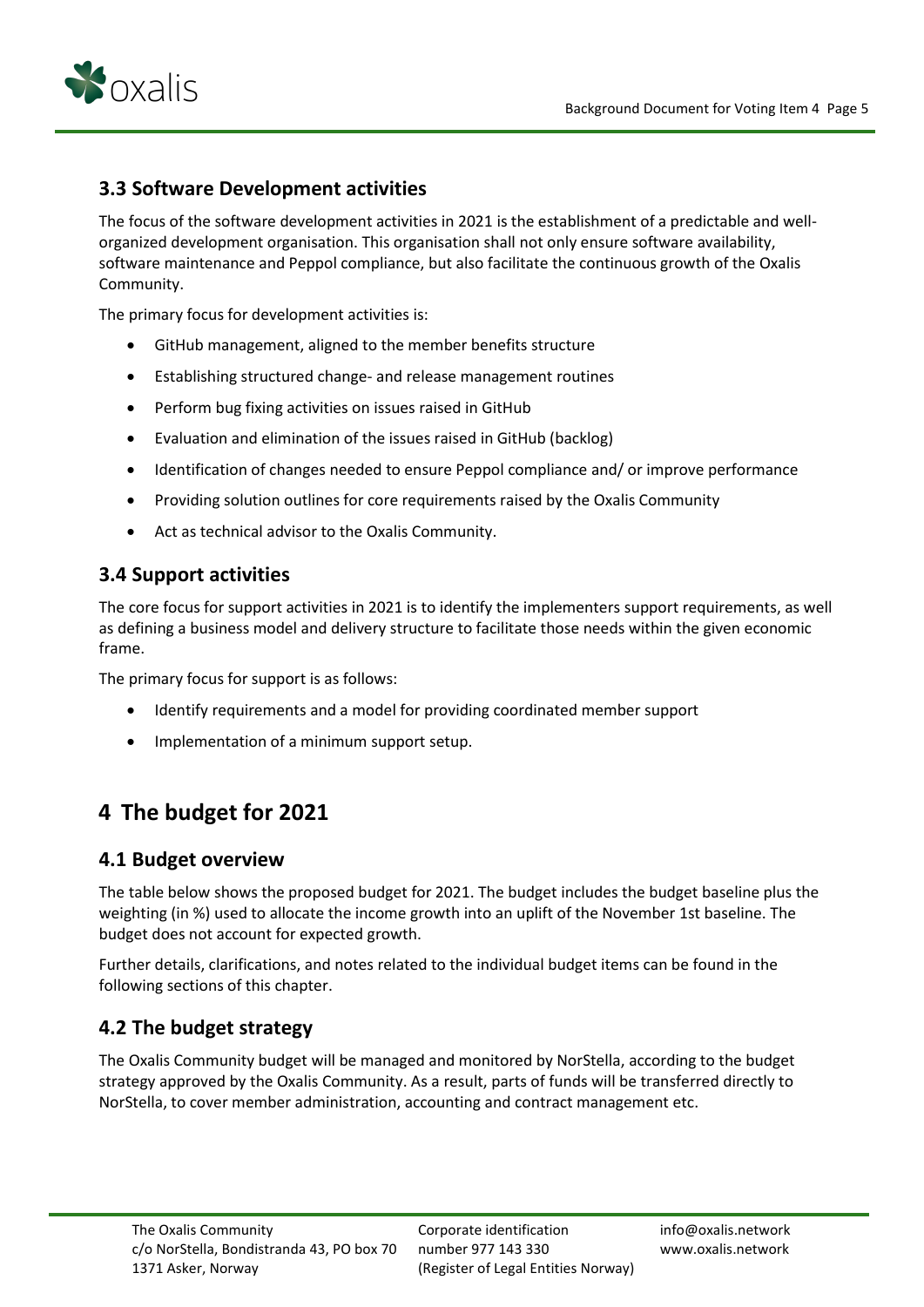

NorStella will at no time be required to spend more money on supporting the Oxalis Community than the sum covered by incoming funds<sup>5</sup>. As a result, the expenditures will be based on a core principle of cost controlling and timeboxing within a given economic frame.

As the Oxalis Community operation is based on not-for-profit principles, the goal for the budget is a balanced budget at the end of each year.

Unplanned- or non-strategic development activities might be financed by using crowd founding or in-kind contributions, hence these activities have not been included in the budget.

It is a precondition for the budget that the Oxalis Community participates actively in the identification, documentation and prioritization of requirements<sup>6</sup> - as well as in ensuring Peppol compliance and operational stability.

## <span id="page-6-0"></span>**4.3 The budget baseline**

Expenses in the budget are based on an estimation of the expected costs for 2021, plus the expected cost spent in 2020 to implement a minimum organisation responsible for day to day operation (OO).

Each cost item takes into consideration the expected cost for a minimum setup for administration, software development and support, as well as on active participation from members of the community in review, test and quality assurance of new or altered software functionality.

The 2021 baseline budget is based on an estimation of cost needed in order to run a lightweight organisation focusing on fencing and maintaining the Oxalis software<sup>7</sup>.

| <b>Budget category</b> | <b>Amounts in Euro</b> |
|------------------------|------------------------|
| Administration         | 4.506                  |
| Incident & change mgmt | 3.525                  |
| Development            | 34.122                 |
| Member communications  | 7.940                  |
| <b>Total</b>           | 50.093                 |

For details behind the budget items - please refer to Appendix B Income and budget details

#### <span id="page-6-1"></span>**4.4 Growth estimates and allocation**

The baseline budget, described above, will be in balance with an income level of 50.000 € for the first year in operation  $(2021)$  – as shown below.

| Category                | Description        | <b>Memberships</b> | Cost/H | <b>Total in EUR</b> |
|-------------------------|--------------------|--------------------|--------|---------------------|
| Membership one-time fee | Regular<br>members | 50                 | 100    | 5.000               |
|                         | Gold members       | 10                 | 500    | 5.000               |

<sup>&</sup>lt;sup>5</sup> Main source of income will be membership fees (registration fee and annual fees), but NorStella may find additional founding from crowdfunding (mainly from the Oxalis Community) or external funding from organizations such as EU (ref. AS4).

<sup>6</sup> Relating to the Oxalis software.

 $7$  The Base- and AS4 components.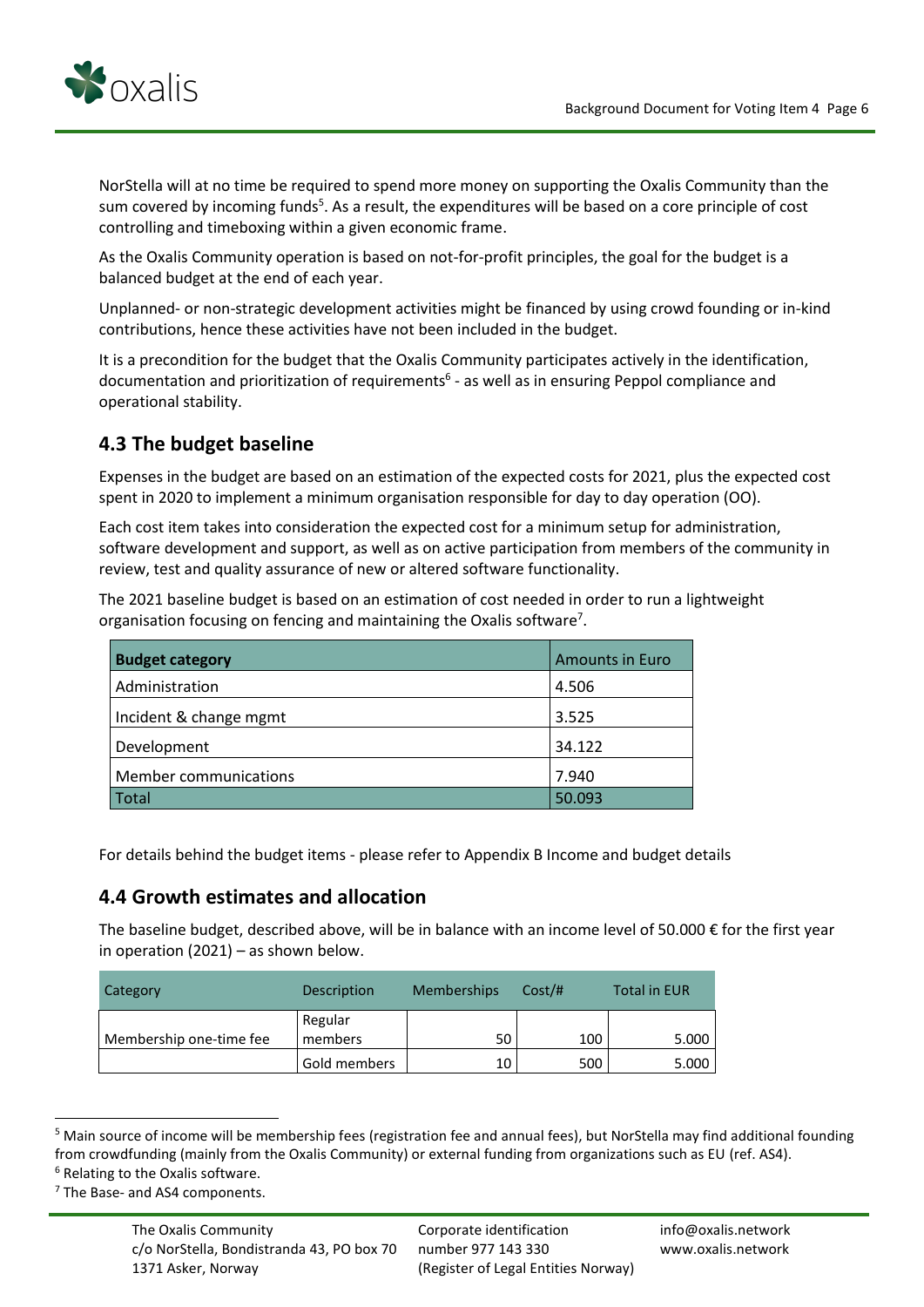

|                        | Regular      |    |      |        |
|------------------------|--------------|----|------|--------|
| Membership annual fees | members      | 50 | 400  | 20,000 |
|                        | Gold members | 10 | 2000 | 20.000 |
|                        |              |    |      | 50.000 |

Should this level of income not be met, the revised budget will be focused on minimizing use of paid resources in the Operations Office (OO).

Should the income increase above the baseline budget outlined above (as a result of increased number of memberships) the cost side of the budget will be increased according to the following principles:

| <b>Budget Category</b> | <b>Amount in Euro</b> | Growth rate <sup>8</sup> | <b>Budget if 10% growthrate</b><br>on income is achieved |
|------------------------|-----------------------|--------------------------|----------------------------------------------------------|
| Administration         | 4.506                 | 5%                       | 4.756                                                    |
| Incident & change mgmt | 3.525                 | 10%                      | 4.026                                                    |
| Development            | 34.122                | 75%                      | 37.879                                                   |
| Member communications  | 7.940                 | 10%                      | 8.441                                                    |
| Total                  | 50.093                |                          | 55.102                                                   |

#### <span id="page-7-0"></span>**4.5 Detailed descriptions, clarifications, and comments**

The budget listed above is based on estimated basis cost for 2021. Each budget item covers a number of expected activity types and is estimated according to expected weekly workload and expected average hourly rate in euro.

The budget reserved for **administration** covers activities related to membership management, administrative support to the community, contract management, accounting, economic reporting, software licences, Peppol membership. etc. All activities are organized and executed by NorStella as an integrated part of the community's administrative activities. There will be no specific resources assigned to community activities, as NorStella already have resources available for handling such activities.

The budget reserved for **Incident & change management** covers activities related to registration and communication related to reported incidents and changes, as well as the preparation for evaluation and prioritisation by The Oxalis Community Management. These activities are handled by The Oxalis Community Operation Office, assigned and managed by NorStella.

The budget reserved for **development** covers cost for implementation of bugfix and minor changes, solution outlining and estimation of requested functionality, development of technical documentation and guidelines, development, test and quality assurance. As a result, the budget item covers a technical

 $8$  The growth rate listed means that the additional income will be split according to these percentages – adding up to 100% of the additional income. 10 000 EUR will for example lead to 1000 EUR extra for incident and change mgmt. and 500 EUR for additional administration (more members to manage) - and so on.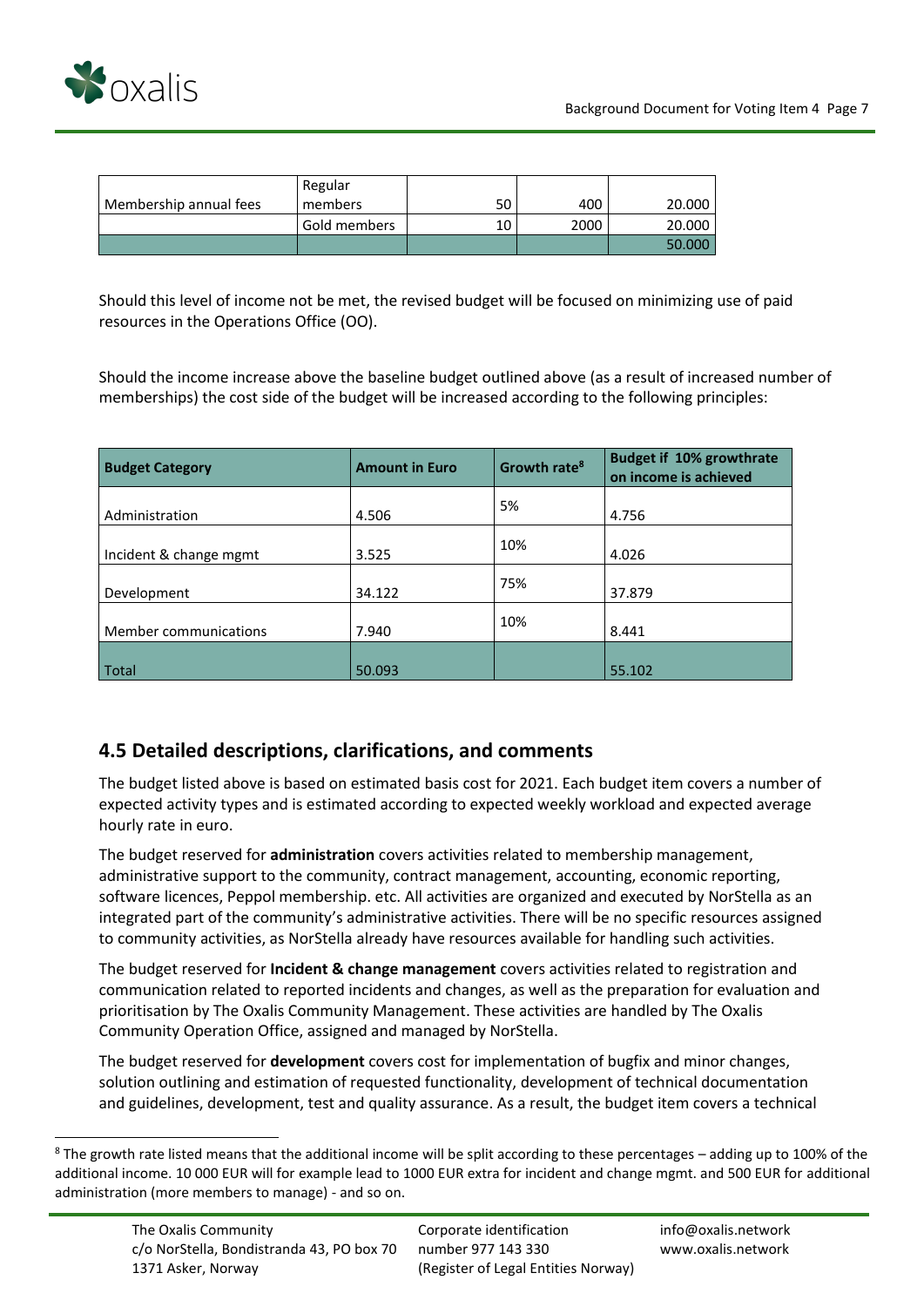

expert responsible for fencing the software and ensuring the quality and validity of any suggested changes. The development activities are handled by resources assigned by NorStella. Development activities are timeboxed in order to honour the budget. Should the basic need for development exceed the available budget, the community will be asked to support the development by provision of in-Kind resources or crowd funding.

The budget reserved for **member communication** covers activities related to website administration, high-level member communication, facilitation of the annual constitutional meeting, physical meetings and administrative support of up to 10 digital community meetings. The budget item does not include direct administrative support to The Oxalis Community Management, as this team is expected to be selfdriven and self-organized.

There is no cost recovery to members included in any of the budget items.

Please refer to Appendix B for details

# <span id="page-8-0"></span>**5 Voting item 4 – the 2021 Operational Plan and Budget**

## <span id="page-8-1"></span>**5.1 The 2021 Operational Plan**

Members with voting rights at the founding meeting for the Oxalis Community on November 19th 2020 are asked to approve the following priorities for the 2021 Operational Plan:

| Governance area                | <b>Primary Focus of 2021</b>                                                                                                                                 |
|--------------------------------|--------------------------------------------------------------------------------------------------------------------------------------------------------------|
| <b>General direction</b>       | Implement an Oxalis community, responsible for identification<br>$\bullet$<br>and prioritization of requirements for maintenance and further<br>development. |
|                                | Establish OO capable of ensuring the quality and availability of<br>$\bullet$<br>the Oxalis software handed over from DFØ.                                   |
|                                | Facilitate predictable and transparent change- and release<br>$\bullet$<br>management for the Oxalis software components.                                    |
|                                | Support the handover process by assigning the needed<br>$\bullet$<br>capabilities for development, change- and release<br>management.                        |
| <b>Community</b><br>activities | Establish an active community<br>$\bullet$                                                                                                                   |
|                                | Identify and implement governance bodies in the community                                                                                                    |
|                                | Adjust governance model and provisions (if required)<br>$\bullet$                                                                                            |
|                                | Identify requirements for change of the Oxalis software<br>components                                                                                        |
|                                | Establish an initial strategic roadmap for the Oxalis software.                                                                                              |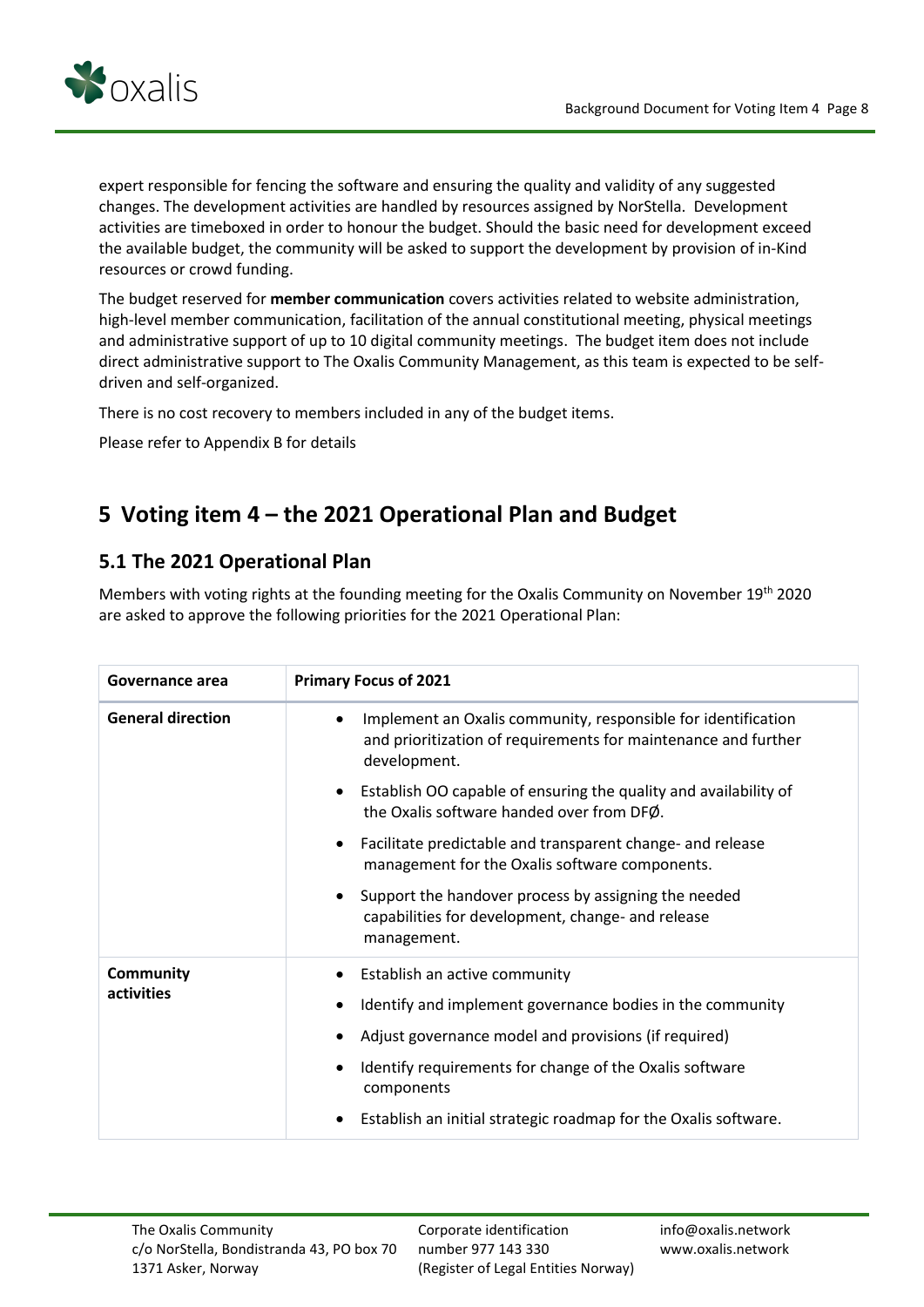



| <b>Software</b><br><b>Development</b> | Adjust the GitHub structure, aligning it to the member benefits<br>structure                                      |
|---------------------------------------|-------------------------------------------------------------------------------------------------------------------|
|                                       | Establish structured change- and release management routines                                                      |
|                                       | Perform bug fixing activities on issues raised in GitHub                                                          |
|                                       | Evaluate and eliminate issues raised in GitHub (backlog)                                                          |
|                                       | Identify changes needed to ensure Peppol compliance and/or<br>improve performance                                 |
|                                       | Provide solution outlines and "guestimates" for prioritized<br>change requirements raised by the Oxalis Community |
|                                       | • Act as technical advisor to the Oxalis Community.                                                               |
| <b>Support activities</b>             | Identify support requirements and a model for providing<br>coordinated member support                             |
|                                       | Implement a minimum support setup.                                                                                |

## <span id="page-9-0"></span>**5.2 The 2021 Budget**

Members with voting rights at the founding meeting for The Oxalis Community on November 19<sup>th</sup> 2020 are asked to approve this proposed budget:

| <b>Budget Category</b> | <b>Amount in Euro</b> | <b>Growth rate</b> | <b>Budget if 10% growthrate</b><br>on income is achieved |
|------------------------|-----------------------|--------------------|----------------------------------------------------------|
| Administration         | 4.506                 | 5%                 | 4.756                                                    |
| Incident & change mgmt | 3.525                 | 10%                | 4.026                                                    |
| Development            | 34.122                | 75%                | 37.879                                                   |
| Member communications  | 7.940                 | 10%                | 8.441                                                    |
| Total                  | 50.093                |                    | 55.102                                                   |